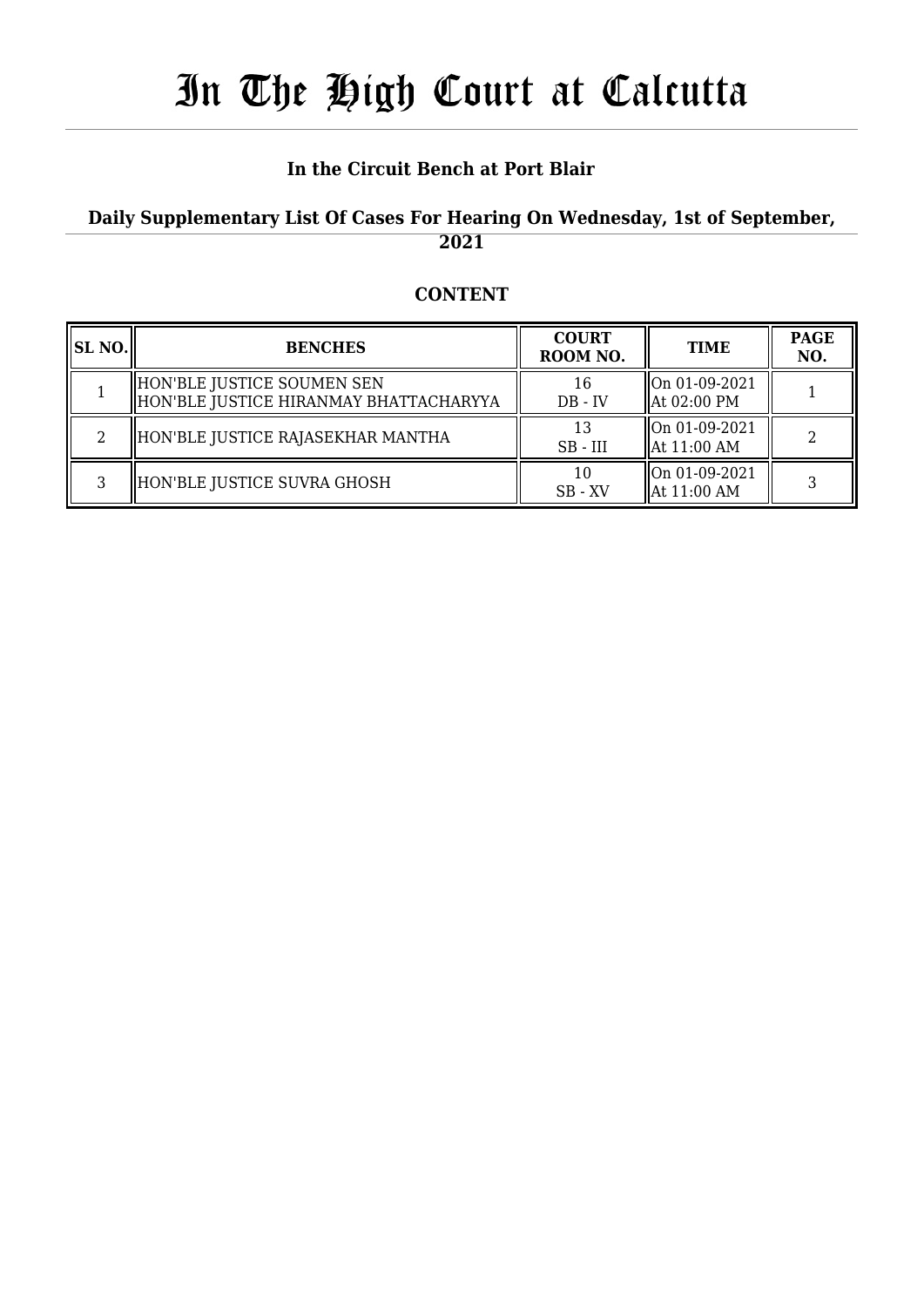

## Calcutta High Court **In The Circuit Bench at Port Blair Appellate Side**

**DAILY CAUSELIST For Wednesday The 1st September 2021**

**COURT NO. 16**

**DIVISION BENCH (DB - IV)**

**AT 2:00 PM**

**HON'BLE JUSTICE SOUMEN SEN HON'BLE JUSTICE HIRANMAY BHATTACHARYYA (VIA VIDEO CONFERENCE)**

**FROM PRINCIPAL BENCH**

#### **MOTION**

1 WP.CT/171/2021 THE LIEUTENANT

GOVERNOR VS ESTHER SAMUEL KRISHNA RAO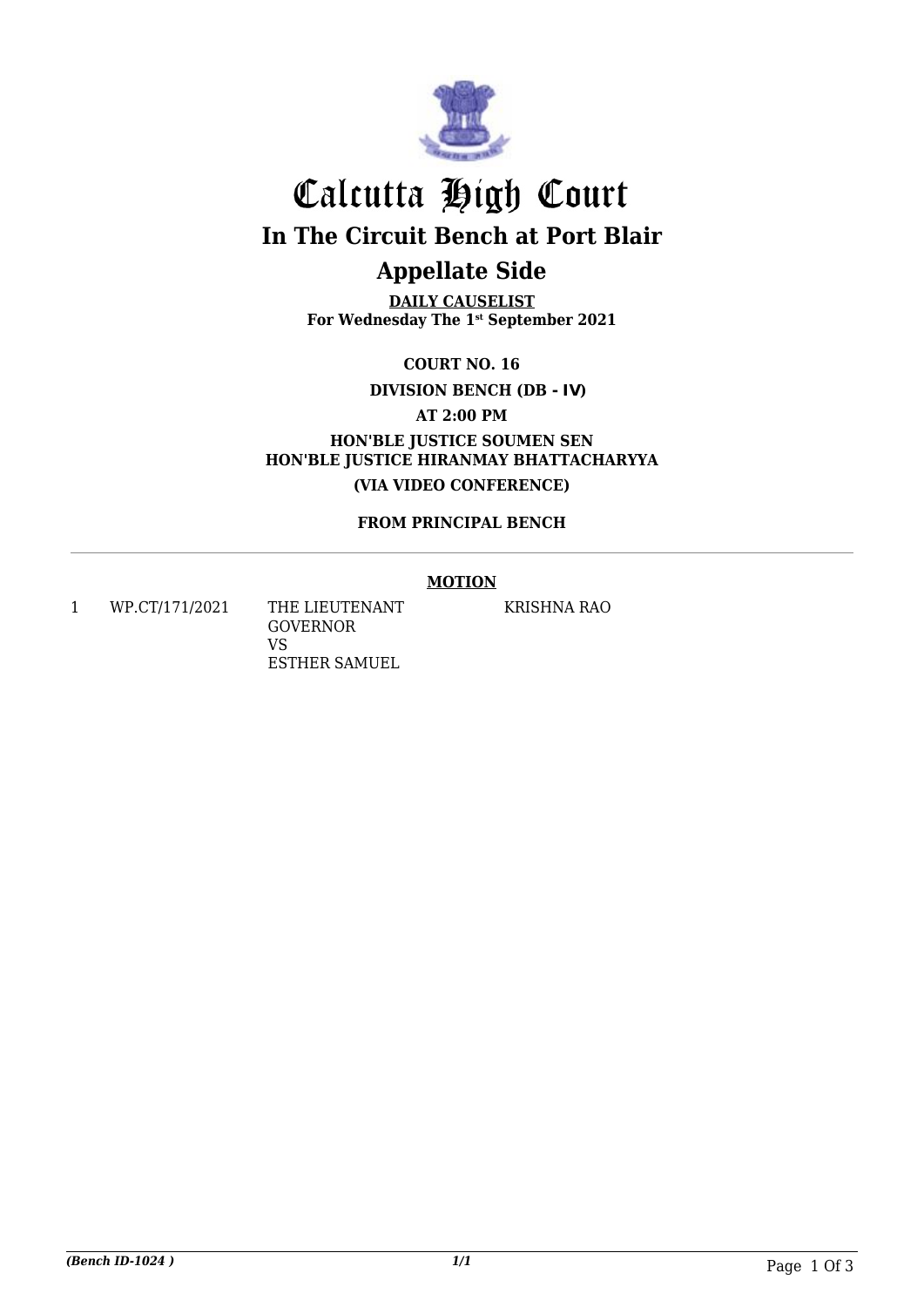

## Calcutta High Court **In The Circuit Bench at Port Blair Appellate Side**

**DAILY CAUSELIST For Wednesday The 1st September 2021**

**COURT NO. 13 SINGLE BENCH (SB - III) AT 11:00 AM HON'BLE JUSTICE RAJASEKHAR MANTHA (VIA VIDEO CONFERENCE)**

**FROM PRINCIPAL BENCH**

#### **MOTION**

| 1 | WPA/207/2021 | KUMAR CHITRA AND ORS.<br>VS.<br>THE LIEUTENANT<br><b>GOVERNOR AND ORS.</b>                                                       | <b>HEMANT TIWARI</b>  |
|---|--------------|----------------------------------------------------------------------------------------------------------------------------------|-----------------------|
| 2 | WPA/209/2021 | VISHALAKSHI<br>RAVICHANDRAN AND ORS<br>VS<br>THE LIEUTENENT<br><b>GOVERNOR, ANDAMAN</b><br>AND NICOBAR ISLANDS<br>AND ORS        | <b>HEMANT TIWARY</b>  |
| 3 | WPA/210/2021 | <b>VELUSWAMY</b><br>RAVICHANDRAN AND ORS<br>VS.<br>THE LIEUTENANT<br><b>GOVERNOR, ANDAMAN</b><br>AND NICOBAR ISLANDSS<br>AND ORS | <b>HEMANT TIWARI</b>  |
| 4 | WPA/211/2021 | VELUSWAMY VEERAMMAL<br>AND ORS<br>VS<br>THE LIEUTENANT<br><b>GOVERNOR, ANDAMAN</b><br>AND NICOBAR ISLANDS<br><b>AND ORS</b>      | <b>HEMANTI TIWARI</b> |